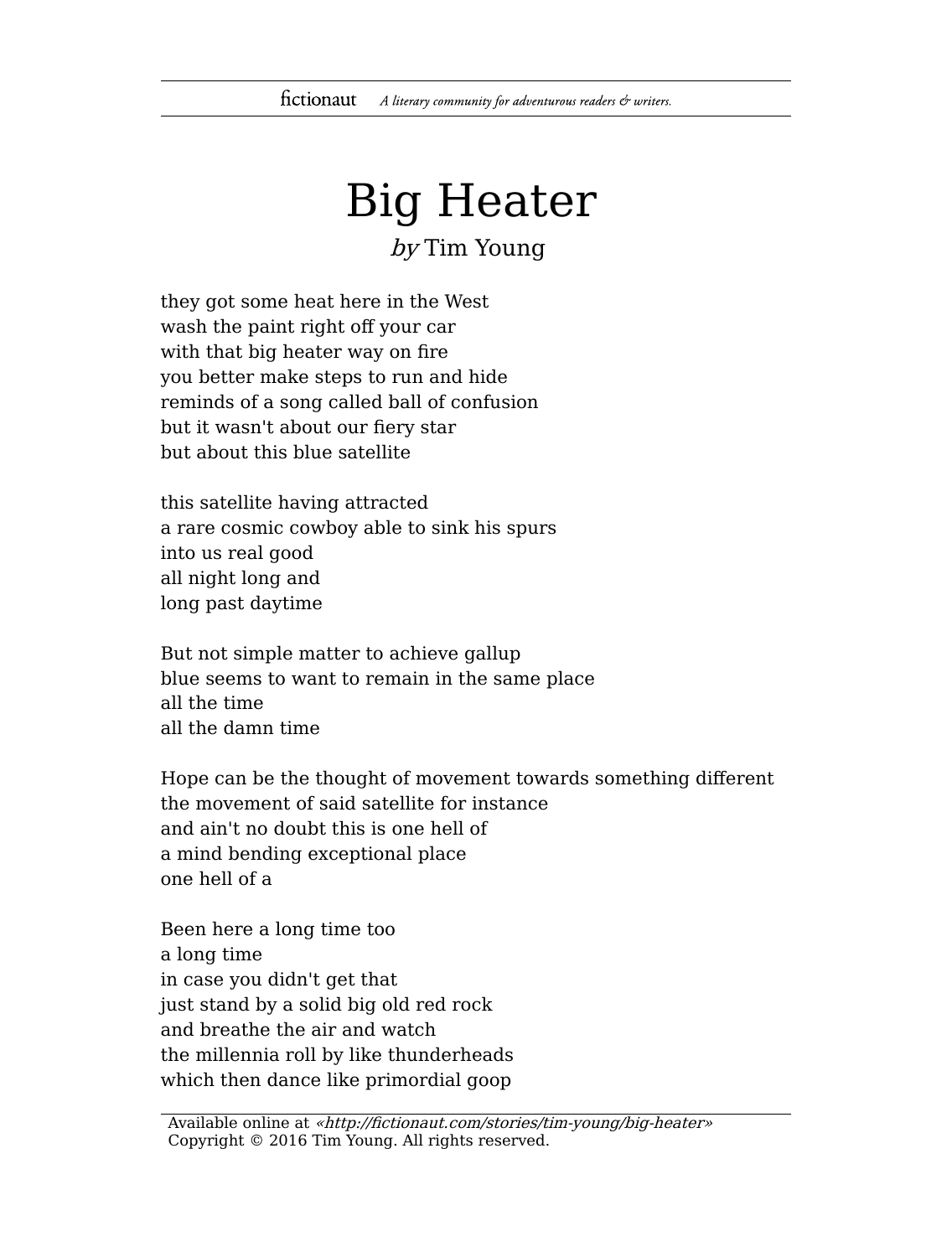deep inside a shiver

Hey remember when folks used to sit around campfires and someone would strum a guitar and people would all sing a song together that was a pretty nice time a memory in a music box locked up

And it's great people are still singing today even though it's a lot different So easy to see kids sitting around strunmming on those electronic devices singing, playing and making up stuff making stuff up light on their faces

Out in the garage I got some beer stashed sometimes I think it's just waiting for a party to happen if there was ever time to get out the invitations put the pretzels in the bowl and such It's gonna be a damn good time but a little tricky keeping good chill on all that beer My momma and daddy, bless their souls, would have been the first ones to arrive but my mom would want a bourbon old fashioned so the ice needs to be out and not forget to put it away so there's some remains for more

Never did mind drinking on my own though still do it all the time especially when Mr. Sun slides the